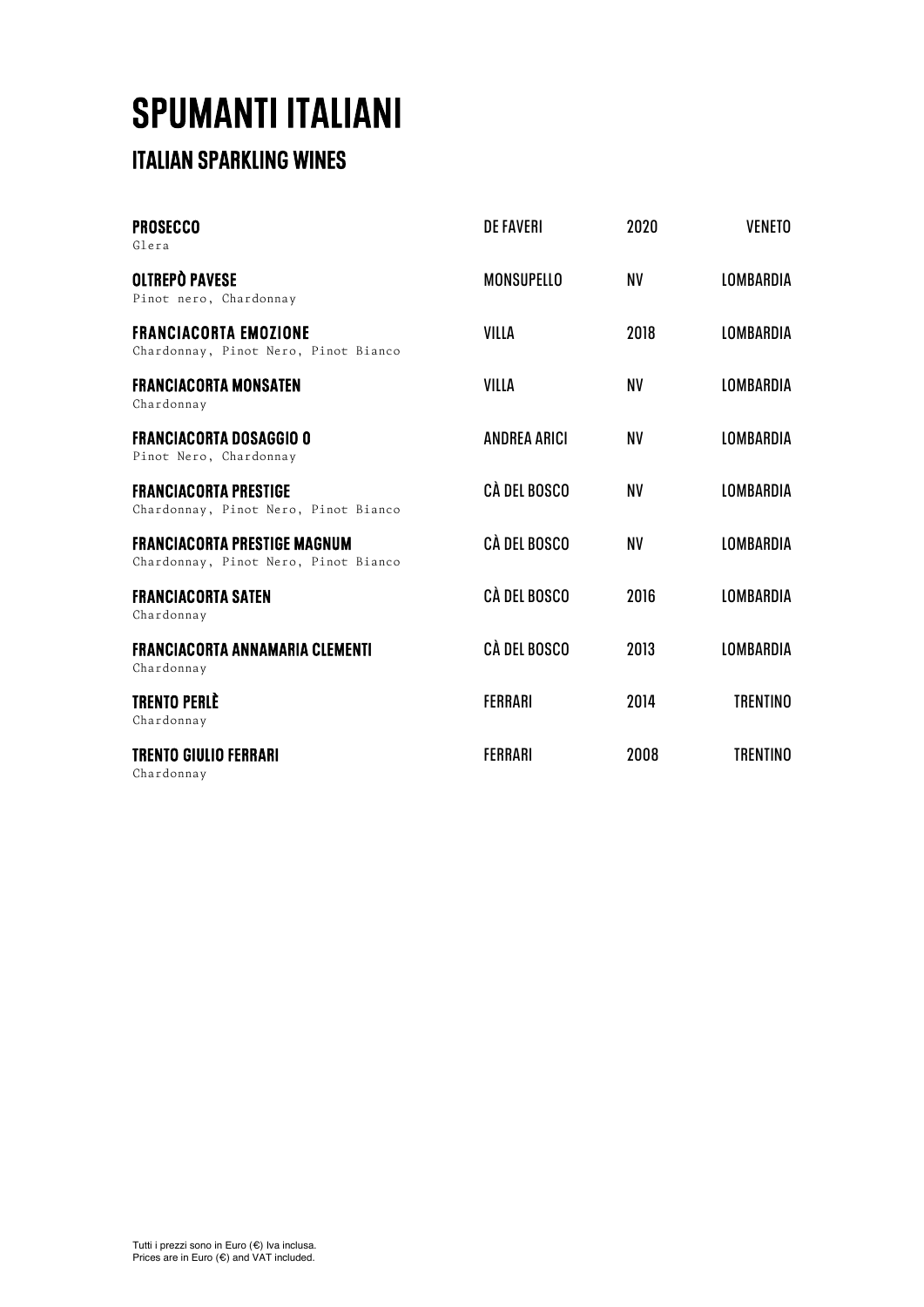# **SPUMANTI ESTERI<br>FOREIGN SPARKLING WINES**

| <b>CAVA ESSENTIAL BRUT</b><br>Xarello                                    | <b>JUVÈ Y CAMPS</b>      | <b>NV</b> | <b>SPAGNA</b>    |
|--------------------------------------------------------------------------|--------------------------|-----------|------------------|
| <b>CHAMPAGNE BRUT</b><br>Chardonnay, Pinot Nero, Pinot Meunier           | <b>NOMINE RENARD</b>     | <b>NV</b> | <b>CHAMPAGNE</b> |
| <b>CHAMPAGNE ESPRIT BRUT</b><br>Pinot Nero, Chardonnay                   | <b>HENRI GIRAUD</b>      | NV        | <b>CHAMPAGNE</b> |
| <b>CHAMPAGNE BRUT RESERVE</b><br>Pinot Nero, Chardonnay                  | <b>BILLECART SALMON</b>  | NV        | <b>CHAMPAGNE</b> |
| <b>CHAMPAGNE EX.BRUT</b><br>Chardonnay, Pinot Nero, Pinot Meunier        | <b>GOSSET</b>            | NV        | <b>CHAMPAGNE</b> |
| <b>CHAMPAGNE EX.BRUT MAGNUM</b><br>Chardonnay, Pinot Nero, Pinot Meunier | <b>GOSSET</b>            | NV        | <b>CHAMPAGNE</b> |
| <b>CHAMPAGNE LES PARCELLES EX. BRUT</b><br>Pinot Nero, Chardonnay        | PIERRE PAILLARD          | NV        | <b>CHAMPAGNE</b> |
| <b>CHAMPAGNE BRUT RESERVE</b><br>Chardonnay, Pinot Nero, Pinot Meunier   | <b>CHARLES HEIDSIECK</b> | NV        | <b>CHAMPAGNE</b> |
| <b>CHAMPAGNE ROYALE BRUT</b><br>Pinot Nero, Chardonnay, Pinot Meunier    | <b>PHILIPPONAT</b>       | <b>NV</b> | <b>CHAMPAGNE</b> |
| <b>CHAMPAGNE GRAND CRU</b><br>Chardonnay, Pinot Nero, Pinot Meunier      | <b>PERRIER JOUET</b>     | NV        | <b>CHAMPAGNE</b> |
| <b>CHAMPAGNE BLANC DE BLANC</b><br>Chardonnay                            | <b>PERRIER JOUET</b>     | NV        | <b>CHAMPAGNE</b> |
| <b>CHAMPAGNE BLANC DE BLANC BRUT</b><br>Chardonnay                       | <b>GOSSET</b>            | NV        | <b>CHAMPAGNE</b> |
| <b>CHAMPAGNE BLANC DE BLANC BRUT</b><br>Chardonnay                       | <b>RUINART</b>           | <b>NV</b> | <b>CHAMPAGNE</b> |
| <b>CHAMPAGNE BRUT</b><br>Chardonnay, Pinot Nero                          | <b>DOM PERIGNON</b>      | 2012      | <b>CHAMPAGNE</b> |
| <b>CHAMPAGNE CRISTAL</b><br>Chardonnay, Pinot Nero, Pinot Meunier        | <b>LOUIS ROEDERER</b>    | 2012      | <b>CHAMPAGNE</b> |
| <b>CHAMPAGNE CLOS DES GOISSES</b><br>Pinot Nero                          | <b>PHILIPPONAT</b>       | 2011      | CHAMPAGNE        |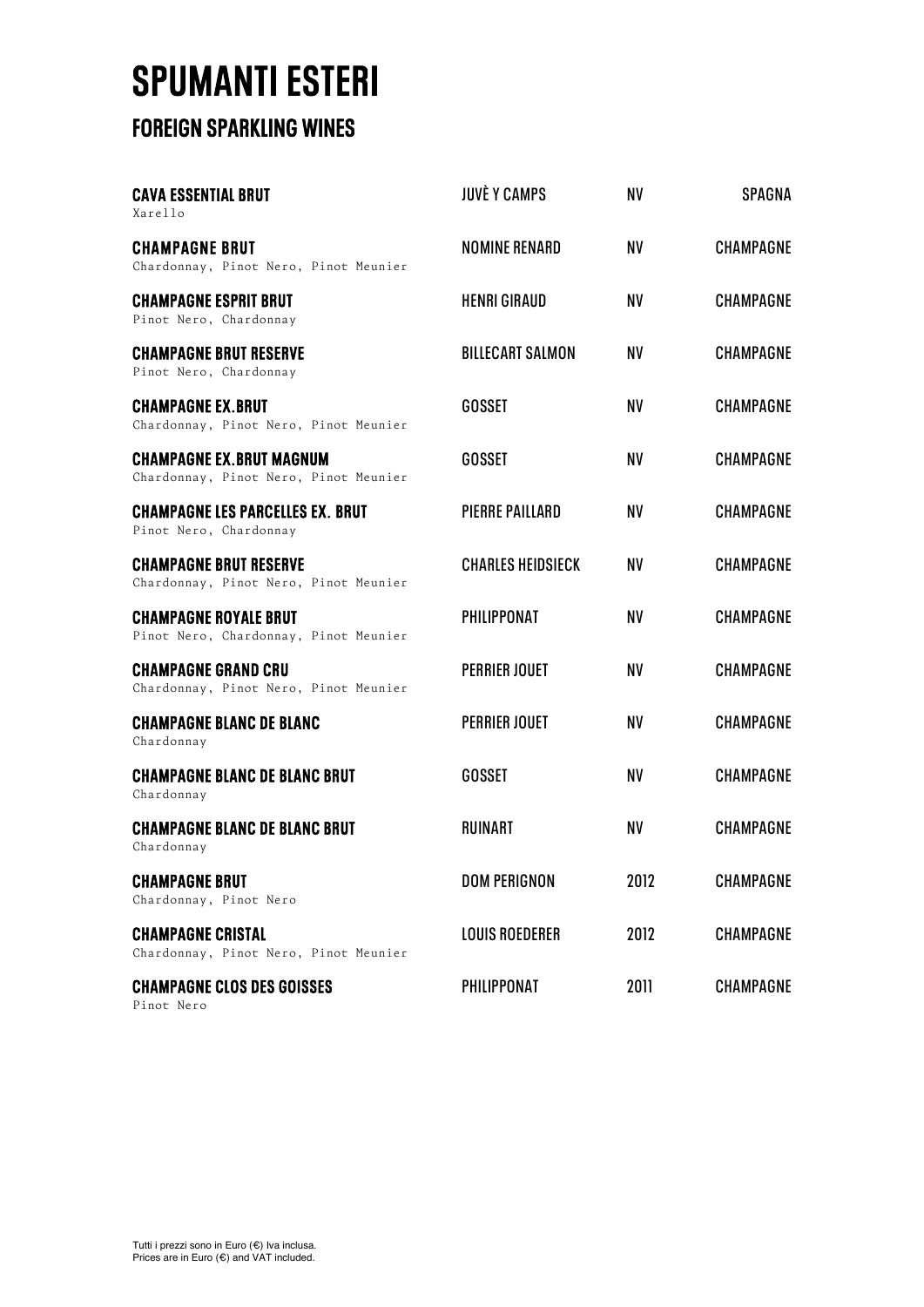# **SPUMANTI ITALIANI ROSÈ**<br>ITALIAN ROSÈ SPARKLING WINES

| <b>OLTREPÒ PAVESE</b><br>Pinot Nero, Chardonnay             | MONSUPELLO           | NV        | LOMBARDIA        |
|-------------------------------------------------------------|----------------------|-----------|------------------|
| <b>FRANCIACORTA BOKÈ</b><br>Pinot Nero, Chardonnay          | VILLA                | 2016      | <b>LOMBARDIA</b> |
| <b>FRANCIACORTA DOSAGGIO O STELLA</b><br>Pinot Nero         | <b>ANDREA ARICI</b>  | ΝV        | LOMBARDIA        |
| <b>FRANCIACORTA PRESTIGE ROSE</b><br>Pinot Nero, Chardonnay | <b>CA' DEL BOSCO</b> | <b>NV</b> | <b>LOMBARDIA</b> |
| <b>TRENTO MAXIMUM</b><br>Pinot Nero, Chardonnay             | <b>FERRARI</b>       | NV        | TRENTINO         |
| <b>TRENTO PERLE</b><br>Pinot Nero, Chardonnay               | <b>FERRARI</b>       | NV        | TRENTINO         |
| <b>FRANCIACORTA ANNAMARIA CLEMENTI</b><br>Pinot Nero        | CÀ DEL BOSCO         | 2011      | LOMBARDIA        |
| <b>FRANCIACORTA ANNAMARIA CLEMENTI</b><br>Pinot Nero        | CÀ DEL BOSCO         | 2009      | IOMRARDIA        |

### **SPUMANTI ESTERI ROSÈ FOREIGN ROSÈ SPARKLING WINES**

| <b>CHAMPAGNE BRUT</b><br>Chardonnay, Pinot Nero, Pinot Meunier         | NOMINE RENARD            | NV | <b>CHAMPAGNE</b> |
|------------------------------------------------------------------------|--------------------------|----|------------------|
| <b>CHAMPAGNE BRUT RESERVE</b><br>Pinot Meunier, Chardonnay, Pinot Nero | <b>CHARLES HEIDSIECK</b> | ΝV | <b>CHAMPAGNE</b> |
| <b>CHAMPAGNE BRUT GRAND</b><br>Chardonnay, Pinot Nero                  | <b>GOSSET</b>            | ΝV | <b>CHAMPAGNE</b> |
| <b>CHAMPAGNE BRUT</b><br>Pinot Nero, Chardonnay                        | RUINART                  | NV | <b>CHAMPAGNE</b> |
| <b>CHAMPAGNE BRUT</b><br>Pinot Nero, Chardonnay, Pinot Meunier         | <b>BILLECART SALMON</b>  | NV | <b>CHAMPAGNE</b> |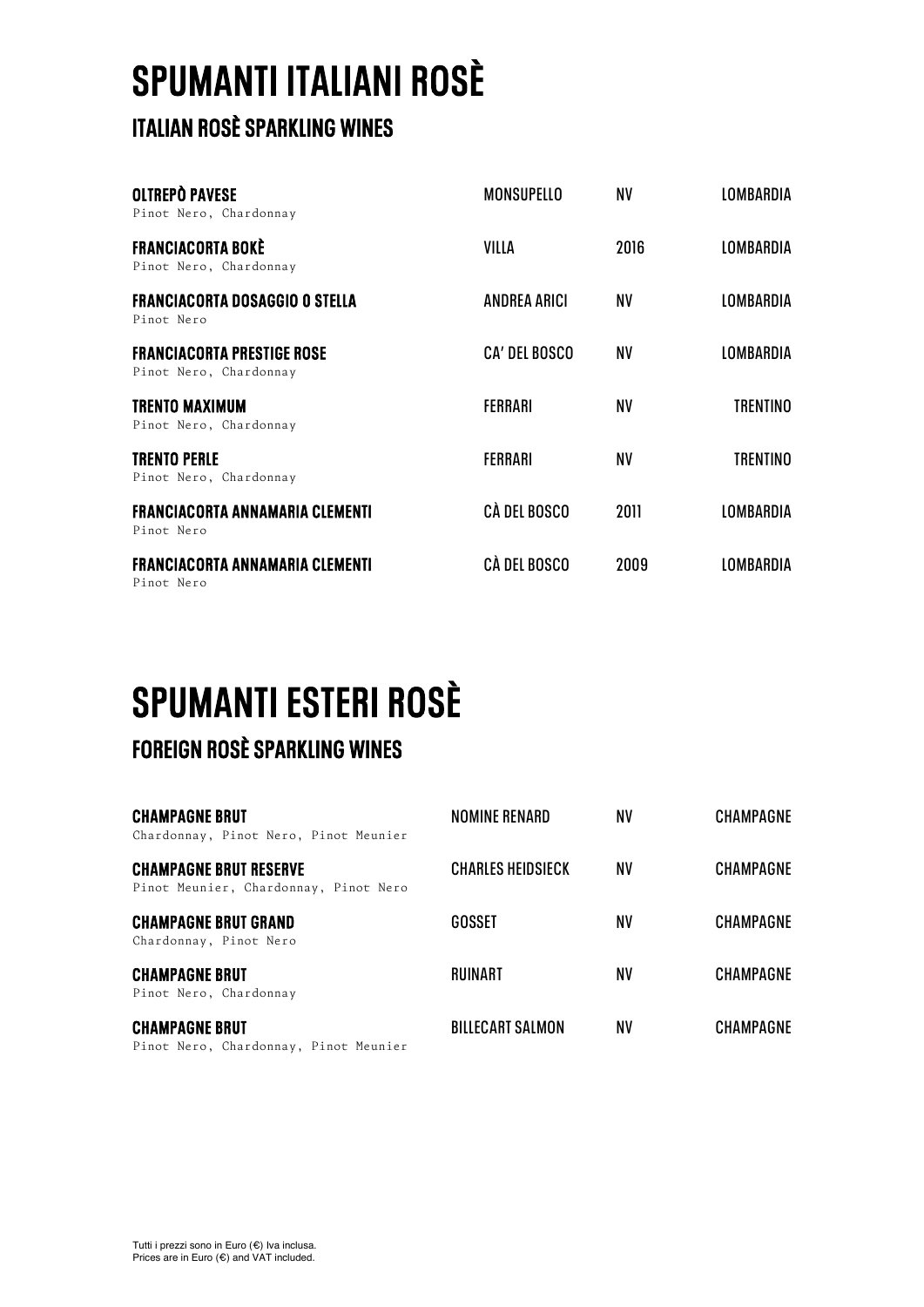# **VINI BIANCHI ITALIANI**<br>ITALIAN WHITE WINES

| <b>VENEZIA GIULIA</b><br>Pinot Grigio                                         | <b>JERMANN</b>          | 2021 | <b>FRIULI</b>     |
|-------------------------------------------------------------------------------|-------------------------|------|-------------------|
| <b>VENEZIA GIULIA VINTAGE TUNINA</b><br>Chardonnay, Sauvignon, Ribolla Gialla | <b>JERMANN</b>          | 2019 | <b>FRIULI</b>     |
| <b>FRIULI ISONZIO CIAMPAGNIS</b><br>Chardonnay                                | <b>VIE DE ROMANS</b>    | 2020 | <b>FRIULI</b>     |
| <b>FRIULI ISONZIO DESSIMIS</b><br>Pinot Grigio                                | <b>VIE DE ROMANS</b>    | 2020 | <b>FRIULI</b>     |
| <b>VENEZIA GIULIA</b><br>Vitovska                                             | <b>KANTE</b>            | 2018 | <b>FRIULI</b>     |
| <b>ROSAZZO TERRE ALTE</b><br>Friulano, Pinot Bianco, Sauvignon                | LIVIO FELLUGA           | 2019 | <b>FRIULI</b>     |
| <b>SUDTIROL</b><br>Gewurztraminer                                             | <b>COLTERENZIO</b>      | 2021 | <b>ALTO ADIGE</b> |
| <b>SUDTIROL PRAIL</b><br>Sauvignon                                            | <b>COLTERENZIO</b>      | 2020 | <b>ALTO ADIGE</b> |
| SUDTIROL LAFÒA<br>Gewurztraminer                                              | <b>COLTERENZIO</b>      | 2019 | <b>ALTO ADIGE</b> |
| VIGNETI DELLE DOLOMITI MANNA<br>Chardonnay, Sauvignon, Riesling               | <b>FRANZ HASS</b>       | 2019 | ALTO ADIGE        |
| <b>ALTO ADIGE</b><br>Muller Thurgau                                           | <b>TERLAN</b>           | 2020 | <b>ALTO ADIGE</b> |
| <b>ALTO ADIGE VORBERG</b><br>Pinot Bianco                                     | <b>TERLAN</b>           | 2018 | <b>ALTO ADIGE</b> |
| <b>ALTO ADIGE APPIUS</b><br>Chardonnay, Pinot Grigio, Sauvignon               | <b>ST.MICHAEL EPPAN</b> | 2018 | <b>ALTO ADIGE</b> |
| <b>ROERO</b><br>Arneis                                                        | <b>VIETTI</b>           | 2020 | <b>PIEMONTE</b>   |
| <b>DERTHONA</b><br>Timorasso                                                  | <b>BROGLIA</b>          | 2018 | <b>PIEMONTE</b>   |
| <b>GAVI DI GAVI</b><br>Cortese                                                | <b>BRUNO BROGLIA</b>    | 2016 | <b>PIEMONTE</b>   |
| <b>LANGHE HERZÙ</b><br>Riesling                                               | <b>ETTORE GERMANO</b>   | 2019 | <b>PIEMONTE</b>   |
| <b>LANGHE ROSSJ BASS</b><br>Chardonnay                                        | GAJA                    | 2020 | <b>PIEMONTE</b>   |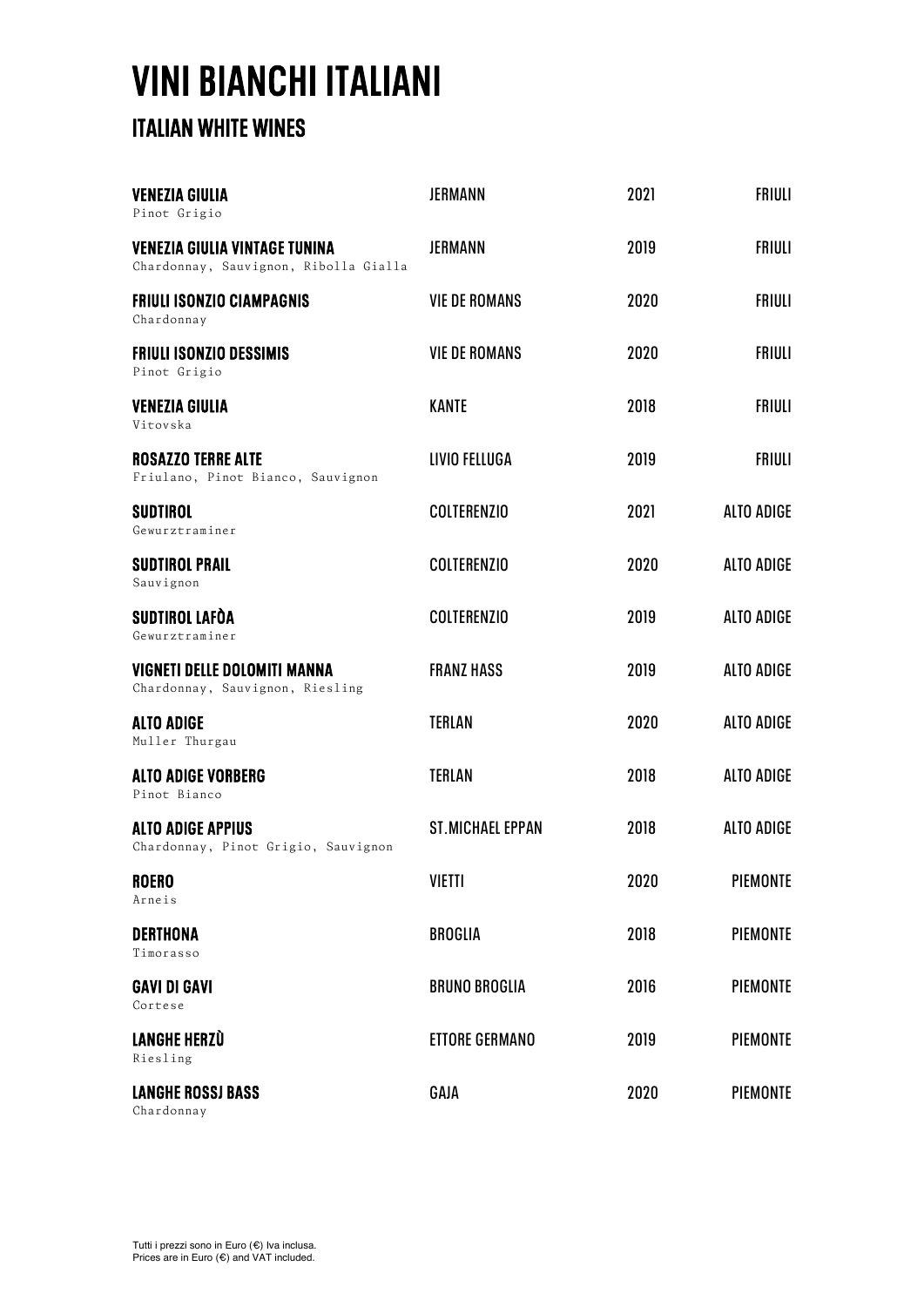| <b>LANGHE ALTENI DI BRASSICA</b><br>Sauvignon                 | GAJA                       | 2017 | <b>PIEMONTE</b>  |
|---------------------------------------------------------------|----------------------------|------|------------------|
| <b>LANGE GAJA &amp; REY</b><br>Chardonnay                     | GAJA                       | 2019 | PIEMONTE         |
| <b>LUGANA BROLETTINO</b><br>Turbiana                          | <b>CA DEI FRATI</b>        | 2020 | <b>LOMBARDIA</b> |
| <b>CURTEFRANCA CORTE DEL LUPO</b><br>Pinot Bianco, Chardonnay | CÀ DEL BOSCO               | 2019 | <b>LOMBARDIA</b> |
| <b>TOSCANA VISTAMARE</b><br>Vermentino, Viognier              | <b>CA MARCANDA GAJA</b>    | 2020 | <b>TOSCANA</b>   |
| <b>TOSCANA</b><br>Semillon                                    | <b>TRINORO</b>             | 2018 | <b>TOSCANA</b>   |
| <b>TOSCANA BATAR</b><br>Chardonnay, Pinot Bianco              | QUERCIABELLA               | 2018 | <b>TOSCANA</b>   |
| <b>TOSCANA</b><br>Sauvignon, Viognier                         | ORNELLAIA                  | 2018 | <b>TOSCANA</b>   |
| <b>ORVIETO</b><br>Grechetto                                   | <b>DECUGNANO BARBI</b>     | 2020 | <b>UMBRIA</b>    |
| <b>BRAMITO</b><br>Chardonnay                                  | <b>CASTELLO DELLA SALA</b> | 2021 | <b>UMBRIA</b>    |
| <b>CONTE DELLA VIPERA</b><br>Sauvignon, Semilion              | <b>CASTELLO DELLA SALA</b> | 2021 | <b>UMBRIA</b>    |
| <b>GRECO DI TUFO</b><br>Greco                                 | <b>GAGGIANO</b>            | 2020 | <b>CAMPANIA</b>  |
| <b>SICILIA FICILIGNO</b><br>Viognier, Inzolia                 | <b>BAGLIO DI PIANETTO</b>  | 2020 | <b>SICILIA</b>   |
| <b>SICILIA GINOLFO</b><br>Viognier                            | <b>BAGLIO DI PIANETTO</b>  | 2018 | SICILIA          |
| <b>TERRE SICILIANE ETNA</b><br>Chardonnay                     | PASSO PISCIARO             | 2019 | SICILIA          |
| <b>ISOLA DEI NURAGHI FAULA</b><br>Arvisionadu                 | <b>DESSENA</b>             | 2020 | SARDEGNA         |
| <b>VIGN'ANGENA</b><br>Vermentino                              | <b>CAPICHERA</b>           | 2020 | SARDEGNA         |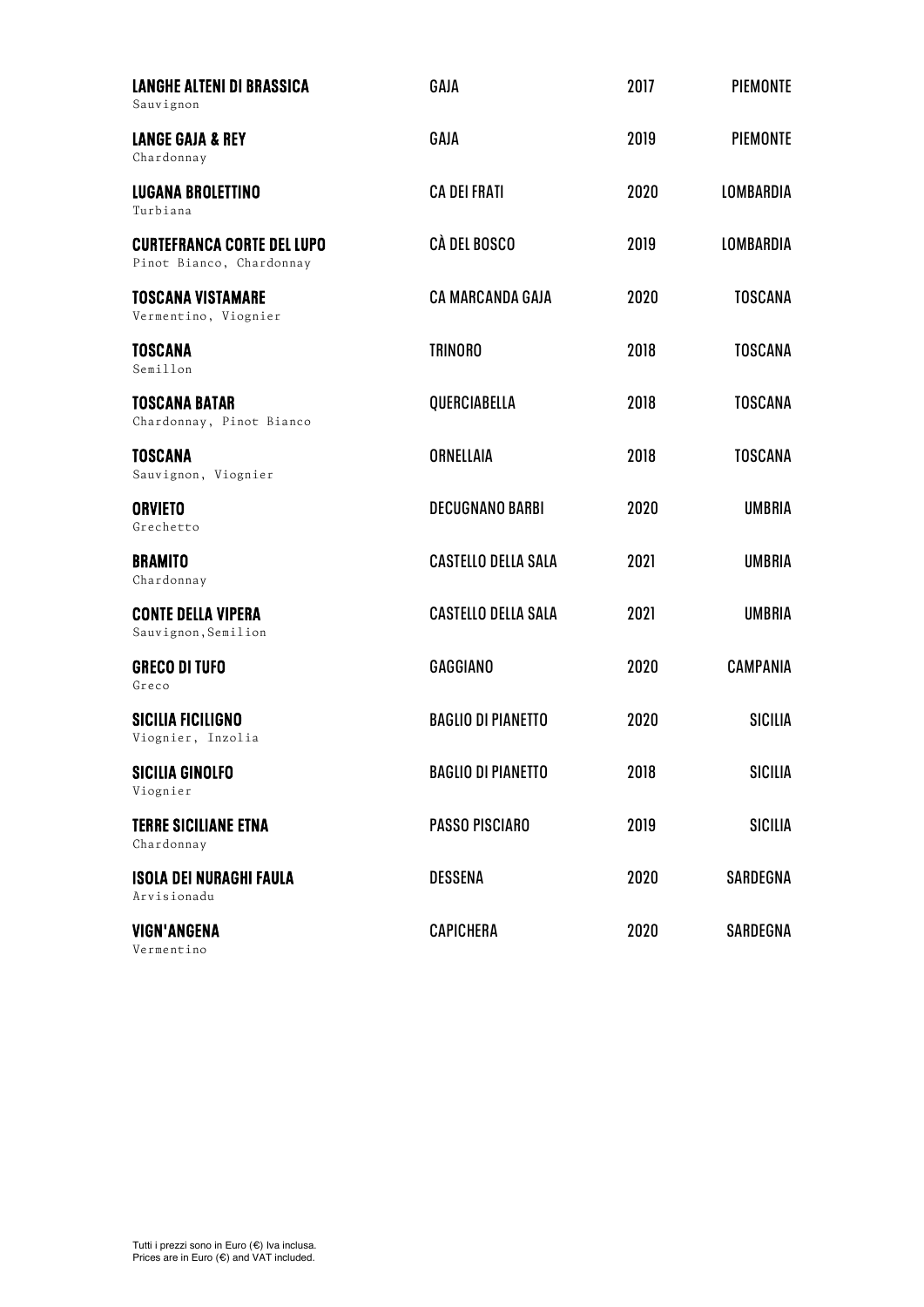# **VINI BIANCHI ESTERI FOREIGN WHITE WINES**

| <b>PETIT CHABLIS</b><br>Chardonnay                   | <b>WILLIAM FEVRE</b>   | 2019 | <b>BORGOGNA</b> |
|------------------------------------------------------|------------------------|------|-----------------|
| <b>CHABLIS</b><br>Chardonnay                         | <b>WILLIAM FEVRE</b>   | 2019 | <b>BORGOGNA</b> |
| <b>POUILLY-FUISSE</b><br>Chardonnay                  | <b>J.A. FERRET</b>     | 2018 | <b>BORGOGNA</b> |
| <b>CHABLIS</b><br>Chardonnay                         | <b>PATTES LOUP</b>     | 2018 | <b>BORGOGNA</b> |
| <b>CHASSAGNE MONTRACHET IER CRU</b><br>Chardonnay    | <b>THOMAS MOREY</b>    | 2017 | <b>BORGOGNA</b> |
| <b>BATARD MONTRACHET</b><br>Chardonnay               | <b>THOMAS MOREY</b>    | 2017 | <b>BORGOGNA</b> |
| <b>CHASSAGNE MONTRACHET IER CRU</b><br>Chardonnay    | <b>LUCIEN LE MOINE</b> | 2018 | <b>BORGOGNA</b> |
| <b>MEURSAULT IER CRU</b><br>Chardonnay               | <b>LUCIEN LE MOINE</b> | 2018 | <b>BORGOGNA</b> |
| <b>BATARD MONTRACHET GRAND CRU</b><br>Chardonnay     | <b>LUCIEN LE MOINE</b> | 2018 | <b>BORGOGNA</b> |
| <b>ALSACE</b><br>Sylvaner                            | <b>LEON BEYER</b>      | 2020 | <b>ALSAZIA</b>  |
| <b>ALSACE</b><br>Gewurztraminer                      | <b>LEON BEYER</b>      | 2018 | <b>ALSAZIA</b>  |
| <b>CUVÈE COLETTE</b><br>Riegling                     | <b>WEINBACH</b>        | 2018 | <b>ALSAZIA</b>  |
| <b>MUSCADET SÈVRE ET MAINE</b><br>Melon              | <b>LUNEAU PAPIN</b>    | 2018 | <b>LOIRA</b>    |
| <b>SANCERRE BLANC</b><br>Sauvignon                   | <b>PASCAL JOLIVET</b>  | 2020 | LOIRA           |
| <b>POUILLY FUMÈ LES TERRES BLANCHES</b><br>Sauvignon | PASCAL JOLIVET         | 2019 | <b>LOIRA</b>    |
| <b>POUILLY FUMÈ BARON DE L</b><br>Sauvignon          | <b>LADOUCETTE</b>      | 2018 | <b>LOIRA</b>    |
| <b>CONDRIEU LE DORIANE</b><br>Viognier               | E.GUIGAL               | 2014 | <b>RODANO</b>   |
| <b>SPATLESE TROCKEN</b><br>Riesling                  | <b>SYBILLE KUNTZ</b>   | 2016 | <b>MOSELLA</b>  |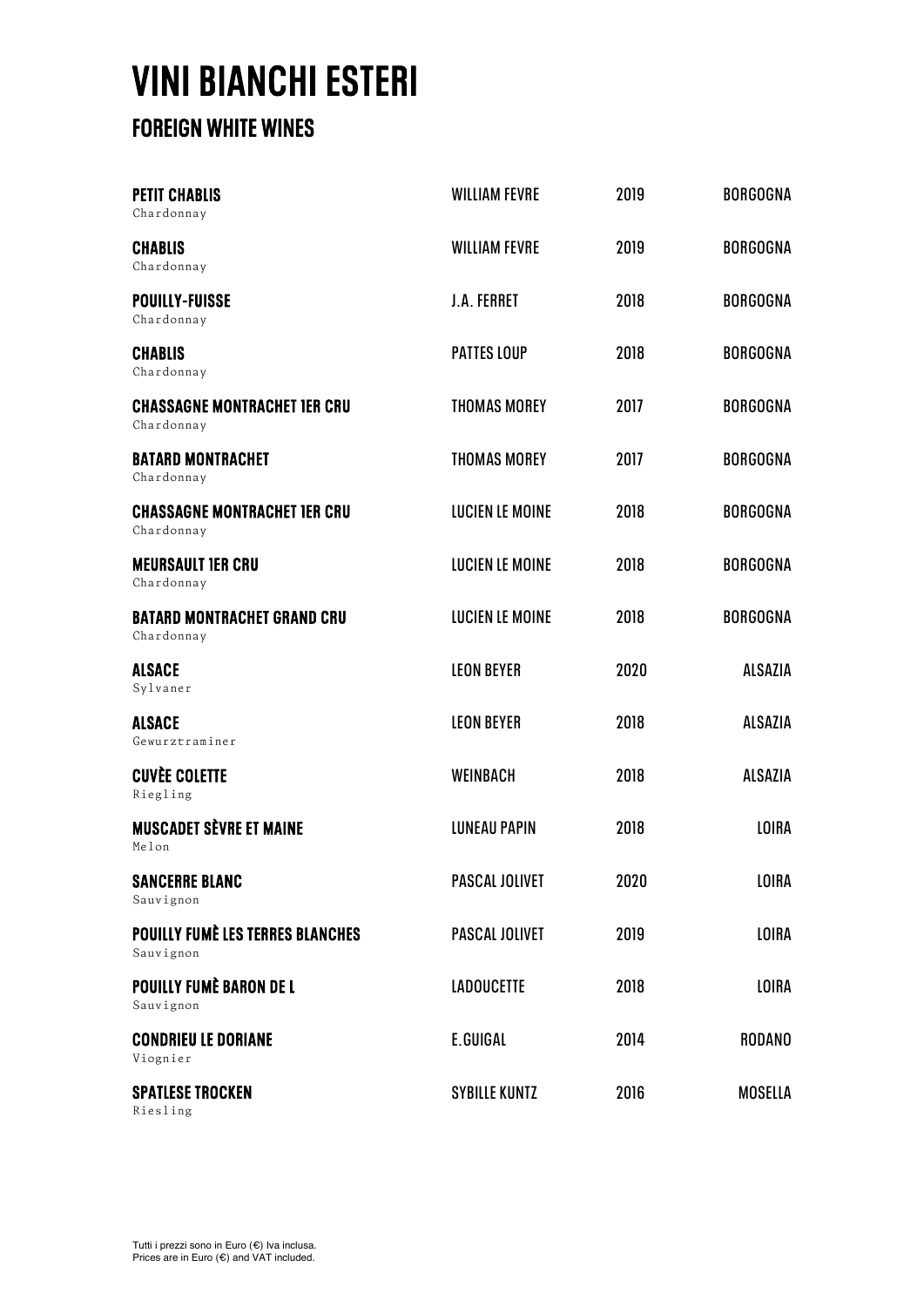| <b>SPATLESE TROCKEN</b><br>Riesling            | <b>WEINGUT WEGELER</b> | 2014 | <b>MOSELLA</b> |
|------------------------------------------------|------------------------|------|----------------|
| <b>FEDERSPIEL TERRASSEN</b><br>Gruner Verliner | <b>WACHAU</b>          | 2020 | <b>AUSTRIA</b> |
| <b>YARDEN</b><br>Pinot Grigio                  | <b>GOLAN HEIGHTS</b>   | 2020 | <b>ISRAELE</b> |
| <b>YARDEN KATZRIN</b><br>Chardonnay            | <b>GOLAN HEIGHTS</b>   | 2019 | <b>ISRAELE</b> |
| <b>GRAND SELECTION</b><br>Chardonnay           | <b>LAPOSTOLLE</b>      | 2018 | CILE           |
| <b>CUVÈE ALEXANDRE</b><br>Sauvignon            | <b>LAPOSTOLLE</b>      | 2016 | CILE           |

### **VINI ROSATI**<br>ROSÈ WINES

| <b>FRIULI RAMATO</b><br>Pinot Grigio                      | <b>ATTEMS</b>       | 2020 | <b>FRIULI</b>   |
|-----------------------------------------------------------|---------------------|------|-----------------|
| <b>SALENTO</b><br>Primitivo, Negramaro                    | <b>CALA FALCONE</b> | 2019 | <b>PUGLIA</b>   |
| <b>MIRAVAL</b><br>Grenache, Syrah, Cinsault, Rolle        | MIRAVAL             | 2020 | <b>PROVENCE</b> |
| <b>MIRAVAL MAGNUM</b><br>Grenache, Syrah, Cinsault, Rolle | <b>MIRAVAL</b>      | 2020 | <b>PROVENCE</b> |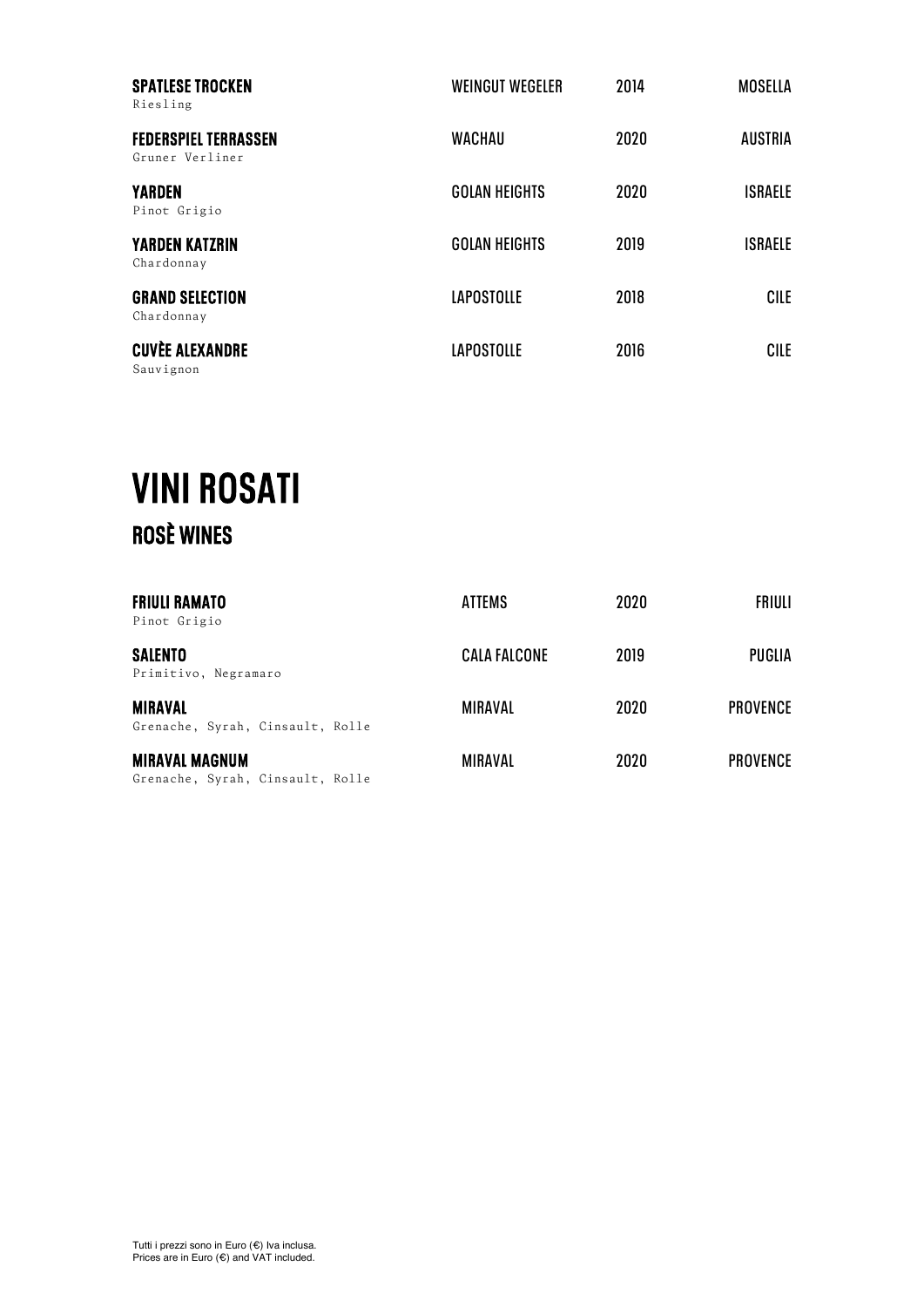# **VINI ROSSI ITALIANI**<br>ITALIAN RED WINES

| <b>VENEZIA GIULIA VERTIGO</b><br>Cabernet Sauvignon, Merlot                  | LIVIO FELLUGA           | 2020 | <b>FRIULI</b>    |
|------------------------------------------------------------------------------|-------------------------|------|------------------|
| <b>COLLI ORIENTALI DEL FRIULI</b><br>Schioppettino                           | RONCHI DI CIALLA        | 2015 | <b>FRIULI</b>    |
| <b>VIGNETI DELLE DOLOMITI</b><br>Teroldego                                   | <b>FORADORI</b>         | 2019 | <b>TRENTINO</b>  |
| <b>VIGNETI DELLE DOLOMITI TERRE</b><br>Cabernet Sauvignon, Carmenere, Merlot | <b>SAN LEONARDO</b>     | 2017 | <b>TRENTINO</b>  |
| <b>VIGNETI DELLE DOLOMITI</b><br>Cabernet Sauvignon, Carmenere, Merlot       | <b>SAN LEONARDO</b>     | 2013 | <b>TRENTINO</b>  |
| <b>VALPOLICELLA RIPASSO</b><br>Corvina Veronese, Rondinella, Corvinone       | <b>ZENATO</b>           | 2017 | <b>VENETO</b>    |
| <b>AMARONE DELLA VALPOLICELLA</b><br>Corvina Veronese, Rondinella, Croatina  | <b>ZENATO</b>           | 2016 | <b>VENETO</b>    |
| <b>VALPOLLICELLA SUPERIORE</b><br>Corvina, Rondinella, Molinara              | <b>DAL FORNO</b>        | 2014 | <b>VENETO</b>    |
| <b>AMARONE DELLA VALPOLLICELLA</b><br>Corvina, Rondinella, Cabernet          | QUINTARELLI             | 2012 | <b>VENETO</b>    |
| <b>PAVIA I GELSI</b><br>Barbera                                              | <b>MONSUPELLO</b>       | 2016 | <b>LOMBARDIA</b> |
| <b>SEBINO CARMENERO</b><br>Carmenere                                         | CÀ DEL BOSCO            | 2016 | <b>LOMBARDIA</b> |
| <b>SEBINO PINERO</b><br>Pinot Nero                                           | <b>CÀ DEL BOSCO</b>     | 2016 | <b>LOMBARDIA</b> |
| <b>MONFERRATO FRIZZANTE</b><br>Barbera                                       | <b>BRAIDA</b>           | 2020 | <b>PIEMONTE</b>  |
| <b>GATTINARA</b><br>Nebbiolo                                                 | <b>CONTERNO</b>         | 2018 | <b>PIEMONTE</b>  |
| <b>BAROLO CANNUBI</b><br>Nebbiolo                                            | <b>MARCHESI</b>         | 2016 | PIEMONTE         |
| <b>BAROLO MONVIGLIERO</b><br>Nebbiolo                                        | <b>SORDO</b>            | 2010 | <b>PIEMONTE</b>  |
| <b>BARBERA D'ALBA</b><br>Barbera                                             | <b>GIACOMO CONTERNO</b> | 2019 | <b>PIEMONTE</b>  |
| <b>BARBARESCO</b><br>Nebbiolo                                                | <b>PIO CESARE</b>       | 2017 | PIEMONTE         |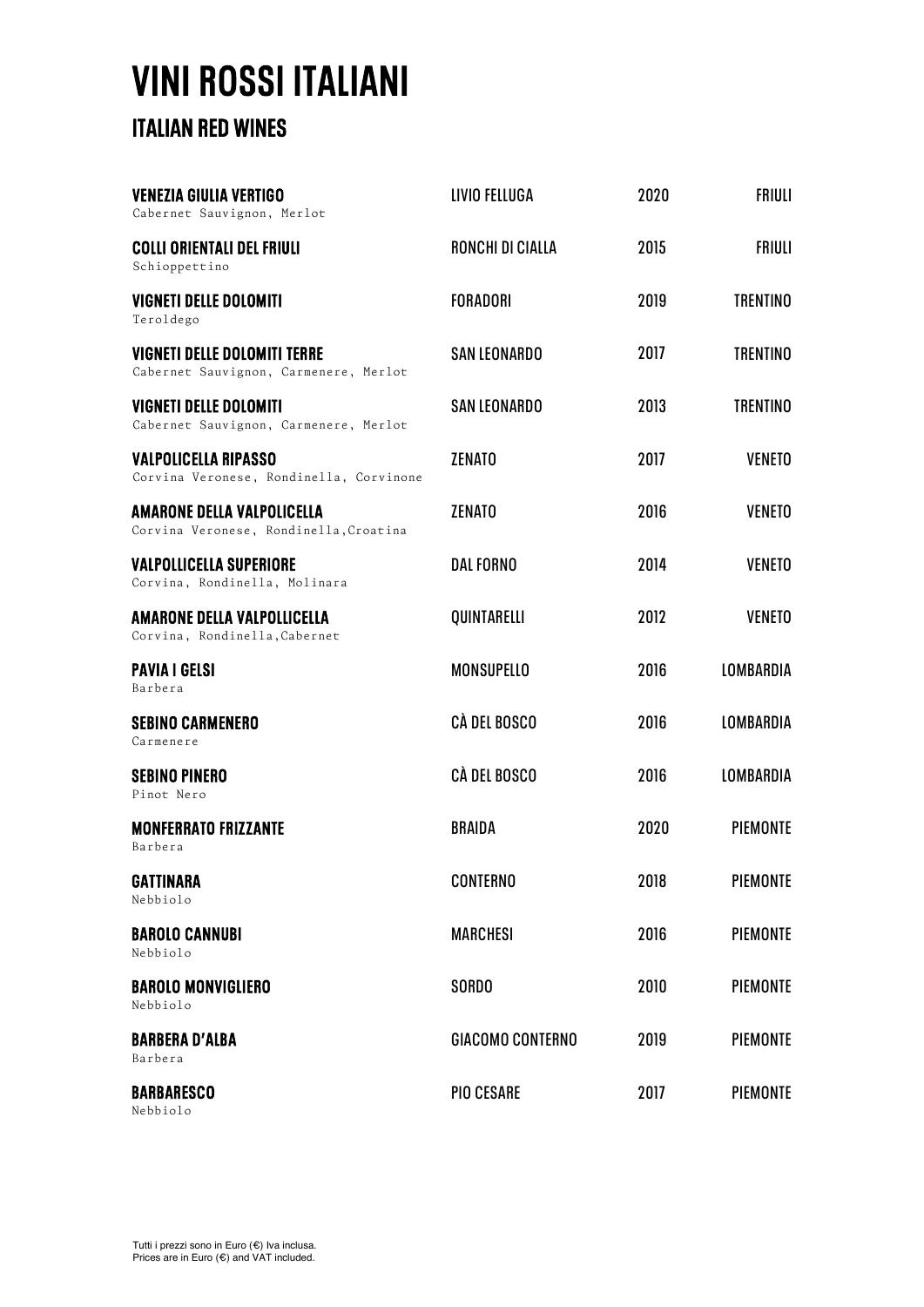| <b>BAROLO DAGROMIS</b><br>Nebbiolo                                              | GAJA                 | 2017 | <b>PIEMONTE</b> |
|---------------------------------------------------------------------------------|----------------------|------|-----------------|
| <b>LANGHE DARMAGI</b><br>Cabernet Sauvignon                                     | GAJA                 | 2018 | <b>PIEMONTE</b> |
| <b>LANGHE DARMAGI</b><br>Cabernet Sauvignon                                     | GAJA                 | 2012 | <b>PIEMONTE</b> |
| <b>BARBARESCO SORÌ SAN LORENZO</b><br>Nebbiolo                                  | GAJA                 | 2014 | <b>PIEMONTE</b> |
| <b>BARBARESCO SORÌ TILDIN</b><br>Nebbiolo                                       | GAJA                 | 2006 | <b>PIEMONTE</b> |
| <b>MORELLINO DI SCANSANO</b><br>Sangiovese                                      | <b>ROMITORIO</b>     | 2019 | <b>TOSCANA</b>  |
| <b>CHIANTI CLASSICO</b><br>Sangiovese, Canaiolo, Colorino                       | <b>MONSANTO</b>      | 2019 | <b>TOSCANA</b>  |
| <b>VINO NOBILLE DI MONTEPULCIANO</b><br>Prugnolo Gentile, Colorino              | <b>POLIZIANO</b>     | 2017 | <b>TOSCANA</b>  |
| <b>PIAN DELLE VIGNE</b><br>Sangiovese                                           | <b>ANTINORI</b>      | 2020 | <b>TOSCANA</b>  |
| <b>TOSCANA LE DIFESE</b><br>Cabernet, Sangiovese                                | <b>SAN GUIDO</b>     | 2020 | <b>TOSCANA</b>  |
| <b>TOSCANA PROMIS</b><br>Merlot, Syrah, Sangiovese                              | CÀ MARCANDA-GAJA     | 2019 | <b>TOSCANA</b>  |
| <b>BOLGHERI LE SERRE NUOVE</b><br>Merlot, Cabernet Franc, Sauvignon             | <b>ORNELLAIA</b>     | 2019 | <b>TOSCANA</b>  |
| <b>BOLGHERI GRATTAMACCO</b><br>Cabernet Sauvignon, Merlot, Sangiovese           | COLLEMASSARI         | 2016 | <b>TOSCANA</b>  |
| <b>TOSCANA CEPPARELLO</b><br>Sangiovese                                         | <b>ISOLE E OLENA</b> | 2016 | <b>TOSCANA</b>  |
| <b>TIGNANELLO</b><br>Sangiovese, Cabernet Franc, Sauvignon                      | ANTINORI             | 2018 | <b>TOSCANA</b>  |
| <b>TIGNANELLO MAGNUM</b><br>Sangiovese, Cabernet Franc, Sauvignon               | ANTINORI             | 2016 | <b>TOSCANA</b>  |
| <b>GUADO AL TASSO</b><br>Sangiovese                                             | ANTINORI             | 2018 | <b>TOSCANA</b>  |
| <b>BOLGHERI SUPERIORE ORNELLAIA</b><br>Cabernet Sauvignon, Merlot, Petit Verdot | ORNELLAIA            | 2018 | <b>TOSCANA</b>  |
| <b>BOLGHERI SASSICAIA</b><br>Cabernet Sauvignon, Cabernet Franc                 | <b>SAN GUIDO</b>     | 2006 | <b>TOSCANA</b>  |
| <b>BOLGHERI SASSICAIA</b><br>Cabernet Sauvignon, Cabernet Franc                 | <b>SAN GUIDO</b>     | 2017 | <b>TOSCANA</b>  |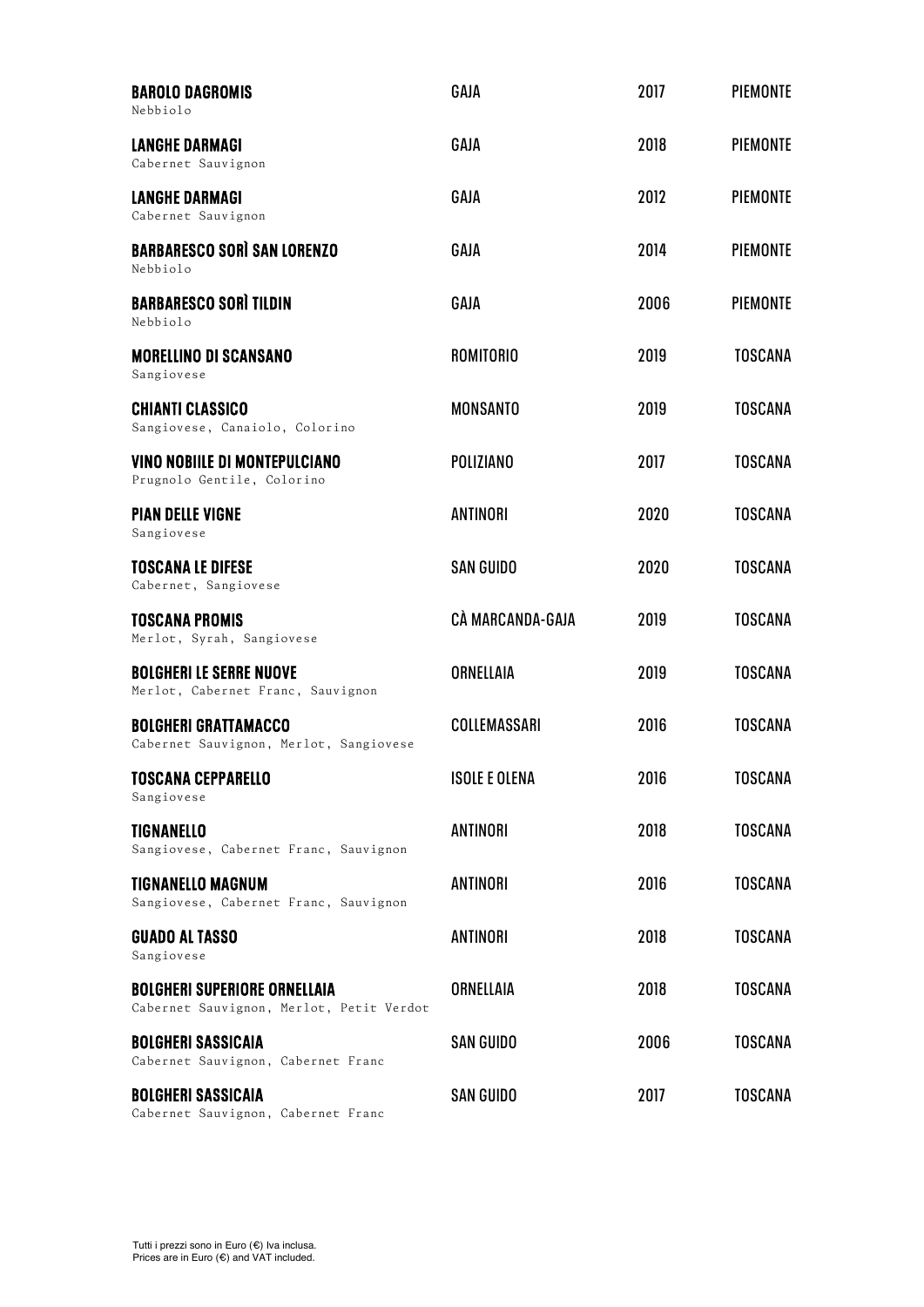| <b>BRUNELLO DI MONTALCINO RISERVA</b><br>Sangiovese | <b>BIONDI SANTI</b>       | 2006 | <b>TOSCANA</b>  |
|-----------------------------------------------------|---------------------------|------|-----------------|
| <b>TOSCANA MASSETO</b><br>Merlot                    | ORNELLAIA                 | 2006 | <b>TOSCANA</b>  |
| <b>IRPINIA SERPICO</b><br>Aglianico                 | <b>FEUDI SAN GREGORIO</b> | 2011 | <b>CAMPANIA</b> |
| <b>TORCICODA</b><br>Primitivo                       | <b>TORMARESCA</b>         | 2019 | <b>PUGLIA</b>   |
| <b>SALENTO ARTAS</b><br>Primitivo                   | <b>MONACI</b>             | 2016 | <b>PUGLIA</b>   |
| <b>TERRE SICILIANE SHYMER</b><br>Syrah, Merot       | <b>BAGLIO DI PIANETTO</b> | 2016 | <b>SICILIA</b>  |
| <b>ETNA</b><br>Nerello Mascalese                    | <b>PASSOPISCIARO</b>      | 2019 | <b>SICILIA</b>  |
| <b>ETNA CONTRADA G</b><br>Nerello Mascalese         | <b>PASSOPISCIARO</b>      | 2018 | <b>SICILIA</b>  |
| <b>BALENTIA RISERVA</b><br>Cannonau                 | <b>DESSENA</b>            | 2018 | SARDEGNA        |
| <b>ABBERU</b><br>Cabernet, Merlot, Cannonau         | <b>DESSENA</b>            | 2017 | SARDEGNA        |
| <b>ABBERU MAGNUM</b><br>Cabernet, Merlot, Cannonau  | <b>DESSENA</b>            | 2017 | SARDEGNA        |

### **VINI ROSSI ESTERI<br>FOREIGN RED WINES**

| <b>BEAUJOLAIS VILLAGE 3E FLEUVE</b><br>Gamay     | <b>DANIEL &amp; DENISE</b> | 2016 | <b>BORGOGNA</b> |
|--------------------------------------------------|----------------------------|------|-----------------|
| <b>BOURGOGNE ROUGE</b><br>Pinot Nero             | LOUIS JADOT                | 2020 | <b>BORGOGNA</b> |
| <b>NUITS-SAINT-GEORGES IER CRU</b><br>Pinot Nero | <b>LUCIEN LE MOINE</b>     | 2018 | <b>BORGOGNA</b> |
| <b>VOSNE ROMANEE</b><br>Pinot Nero               | ARNOUX LACHEUX             | 2015 | <b>BORGOGNA</b> |
| <b>ECHEZEAUX GRAND CRU</b>                       | <b>LUCIEN LE MOINE</b>     | 2018 | <b>BORGOGNA</b> |

Pinot Nero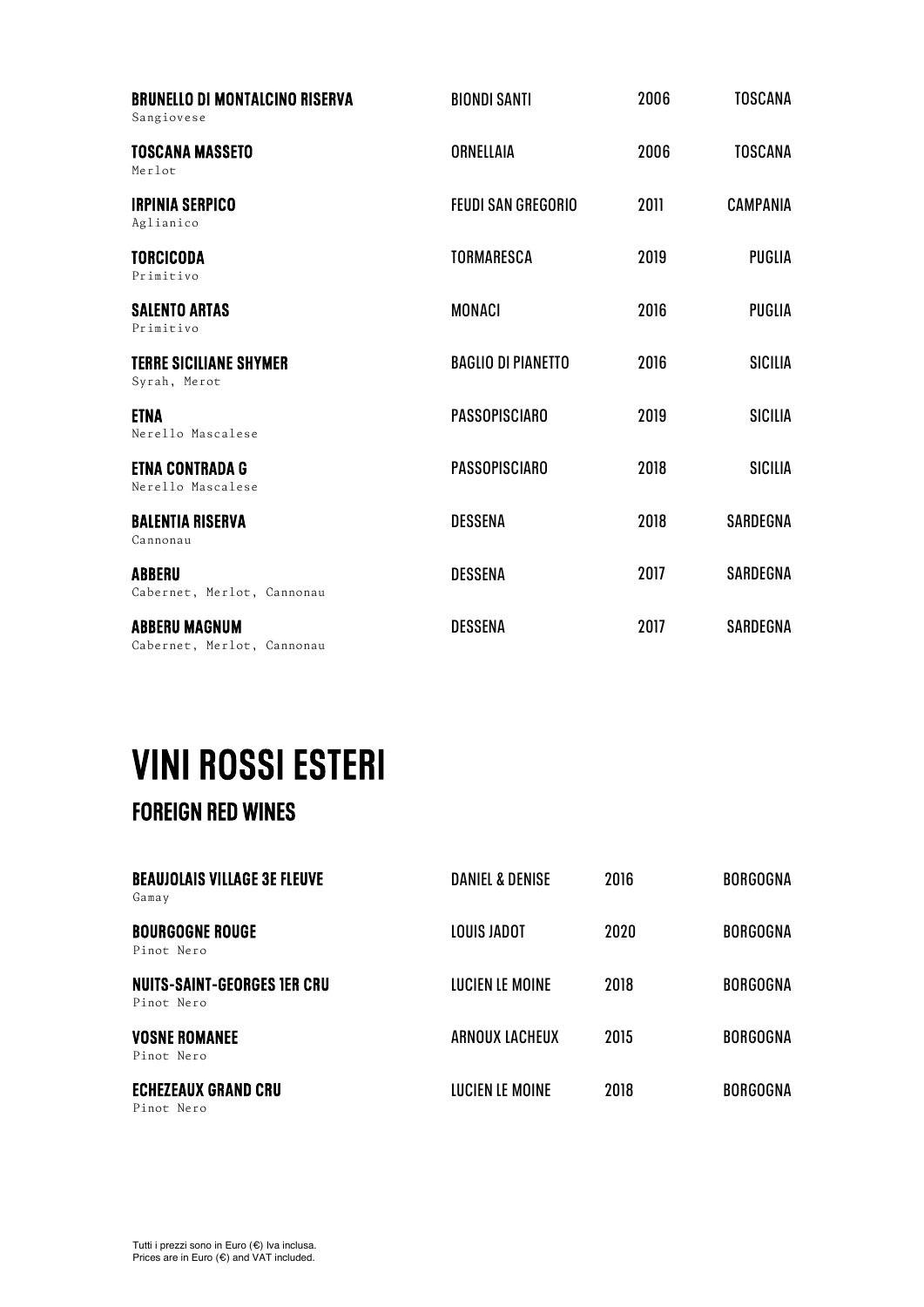| <b>CLOS DE TART GRAND CRU</b><br>Pinot Nero                                 | <b>CLOS DE TART</b>   | 2012 | <b>BORGOGNA</b> |
|-----------------------------------------------------------------------------|-----------------------|------|-----------------|
| SAINT-GEORGE-SAINT-EMILION<br>Merlot, Cabernet Sauvignon, Cabernet Franc    | <b>MACQUIN</b>        | 2018 | <b>BORDEAUX</b> |
| <b>MOULIS-EN-MEDOC</b><br>Merlot, Cabernet Sauvignon, Cabernet Franc        | ANTHONIC              | 2018 | <b>BORDEAUX</b> |
| <b>PAUILLAC 5E CRU CLASSÈ</b><br>Cabernet Sauvignon, Merlot, Cabernet Franc | LYNCH-BAGES           | 2017 | <b>BORDEAUX</b> |
| <b>COTES DE RHONE</b><br>Syrah, Grenache, Mouvedre                          | E.GUIGAL              | 2017 | <b>RODANO</b>   |
| <b>CHATEAUNEUF DU PAPE</b><br>Grenache                                      | E.GUIGAL              | 2017 | <b>RODANO</b>   |
| <b>HERMITAGE</b><br>Syrah                                                   | E.GUIGAL              | 2018 | <b>RODANO</b>   |
| <b>CEPA CRIANZA</b><br>Tempranillo                                          | <b>VINA PEDROSA</b>   | 2018 | <b>SPAGNA</b>   |
| <b>VALDEGINES</b><br>Tempranillo                                            | ARTADI                | 2017 | SPAGNA          |
| <b>VALBUENA 5°</b><br>Cabernet Sauvignon, Tempranillo                       | <b>VEGA SICILIA</b>   | 1998 | SPAGNA          |
| <b>YARDEN</b><br>Syrah                                                      | <b>GOLAN HEIGHTS</b>  | 2018 | <b>ISRAELE</b>  |
| <b>YARDEN</b><br>Merlot                                                     | <b>GOLAN HEIGHTS</b>  | 2016 | <b>ISRAELE</b>  |
| <b>RESERVA</b><br>Malbec                                                    | <b>ALTOS HORIMIGA</b> | 2017 | ARGENTINA       |
| <b>PALLISER</b><br>Pinot Nero                                               | <b>PALLISER</b>       | 2017 | NUOVA ZELANDA   |
| <b>ZINFANDEL</b><br>Zinfandal, Petit Syrah                                  | <b>DECOY</b>          | 2017 | CALIFORNIA      |